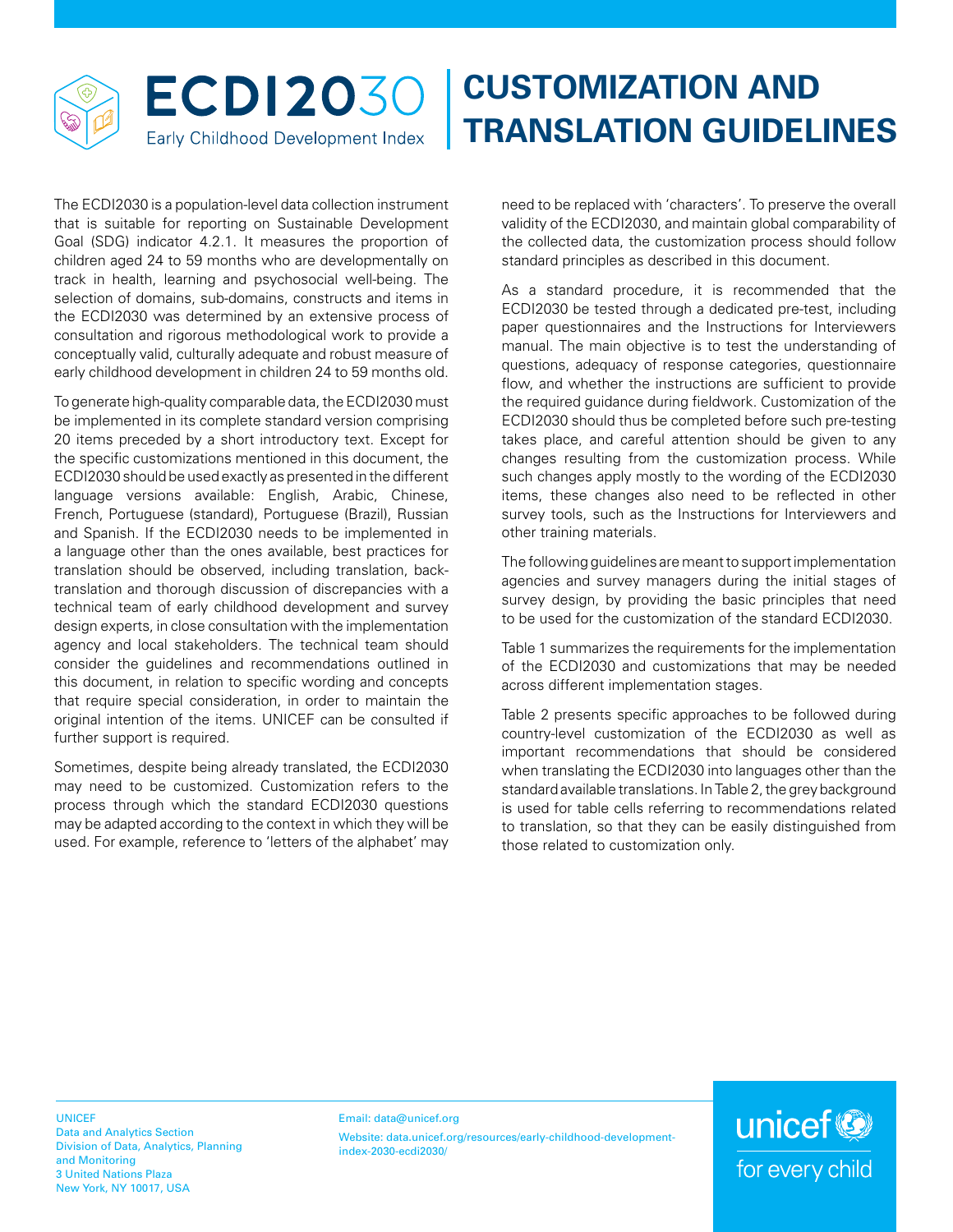## **Table 1. Summary of requirements for the implementation of the ECDI2030 and possible customization during each implementation stage**

| <b>Stage</b>                   | <b>Requirements</b>                                                                                                                                                                                                                                                                                              | <b>Possible customization</b>                                                                                                                                                                                                                                                           |
|--------------------------------|------------------------------------------------------------------------------------------------------------------------------------------------------------------------------------------------------------------------------------------------------------------------------------------------------------------|-----------------------------------------------------------------------------------------------------------------------------------------------------------------------------------------------------------------------------------------------------------------------------------------|
| Survey design                  | The ECDI2030 should be used in surveys based on<br>probabilistic population-level representative samples.                                                                                                                                                                                                        | In countries with low fertility rates, an<br>oversampling of households with children younger<br>than 5 years can be used to increase sample sizes<br>for this age group.                                                                                                               |
| Questionnaire<br>design        | The ECDI2030 is intended to collect data on children aged<br>24 to 59 months.                                                                                                                                                                                                                                    | This requirement is not customizable.                                                                                                                                                                                                                                                   |
|                                | The ECDI2030 should be included in a questionnaire<br>collecting information on children aged 24 to 59 months.                                                                                                                                                                                                   | If the questionnaire in which the ECDI2030 is<br>included also collects information on children<br>younger or older than 24 to 59 months, an age check<br>should be included prior to the ECDI2030 to ensure it<br>is only administered to mothers of children aged 24<br>to 59 months. |
|                                | The ECDI2030 eligible informant is the mother of the<br>child. An alternative caregiver could be eligible as the<br>respondent only if the mother is deceased or lives outside<br>the household.                                                                                                                 | This requirement is not customizable.                                                                                                                                                                                                                                                   |
|                                | The ECDI2030 comprises 20 items. No items should be<br>added or removed to generate the standard ECDI2030<br>indicator.                                                                                                                                                                                          | This requirement is not customizable.                                                                                                                                                                                                                                                   |
|                                | The ECDI2030 items should not be changed in terms of<br>question phrasing, question order or the response options.                                                                                                                                                                                               | As part of the translation and customization process<br>for each country, a few pre-determined words can<br>be changed to better reflect the country's context, as<br>explained in this document.                                                                                       |
| Training                       | All fieldwork personnel, irrespective of their level of<br>experience, should receive dedicated training on the<br>use of the ECDI2030 and on the professional and ethical<br>management of interviewing techniques.                                                                                             | This requirement is not customizable.                                                                                                                                                                                                                                                   |
|                                | The ECDI2030 is accompanied by a manual called<br>Instructions for Interviewers, which should be carefully<br>reviewed by all fieldwork personnel.                                                                                                                                                               | The Instructions for Interviewers manual should<br>be adjusted to reflect any changes made to<br>the questions as part of the translation and<br>customization process for each country.                                                                                                |
|                                | Fieldworkers should receive training on all contents<br>addressed in the ECDI2030 Instructions for Interviewers<br>manual, including guidelines specific to ECDI2030<br>administration as well as general interview techniques<br>to ensure the collection of high-quality, standardized and<br>comparable data. | Some contents of the ECDI2030 Instructions for<br>Interviewers manual related to general survey and<br>interviewing techniques may be adjusted if they are<br>already covered in other survey training materials or<br>guidelines.                                                      |
|                                | The ECDI2030 training materials include a suggested<br>agenda, a training slide deck, and a mock-interview script<br>with scoring instructions to be used in practice sessions.                                                                                                                                  | The training agenda and the training slide deck can<br>be adjusted if the contents are already covered in<br>other survey training sessions.                                                                                                                                            |
|                                | For surveys using Computer-Assisted Personal Interviews<br>(CAPI), it is recommended that separate training be<br>provided for practice on paper questionnaires and practice<br>using the CAPI application system.                                                                                               | This requirement is not customizable.                                                                                                                                                                                                                                                   |
| Survey<br>implementation       | General survey implementation guidelines should be<br>observed to ensure data quality including continuous<br>supervision of fieldwork activities and monitoring through<br>the use of data-check protocols. It also includes observing<br>ethical standards during all stages of data collection.               | This requirement is not customizable.                                                                                                                                                                                                                                                   |
| Data analysis<br>and reporting | The ECDI2030 is not intended to generate data for reporting<br>on individual developmental domains or individual<br>children.                                                                                                                                                                                    | This requirement is not customizable.                                                                                                                                                                                                                                                   |
|                                | Pre-defined cut-scores should be used to generate the<br>indicator on the proportion of children aged 24 to 59<br>months who are developmentally on track.                                                                                                                                                       | This requirement is not customizable.                                                                                                                                                                                                                                                   |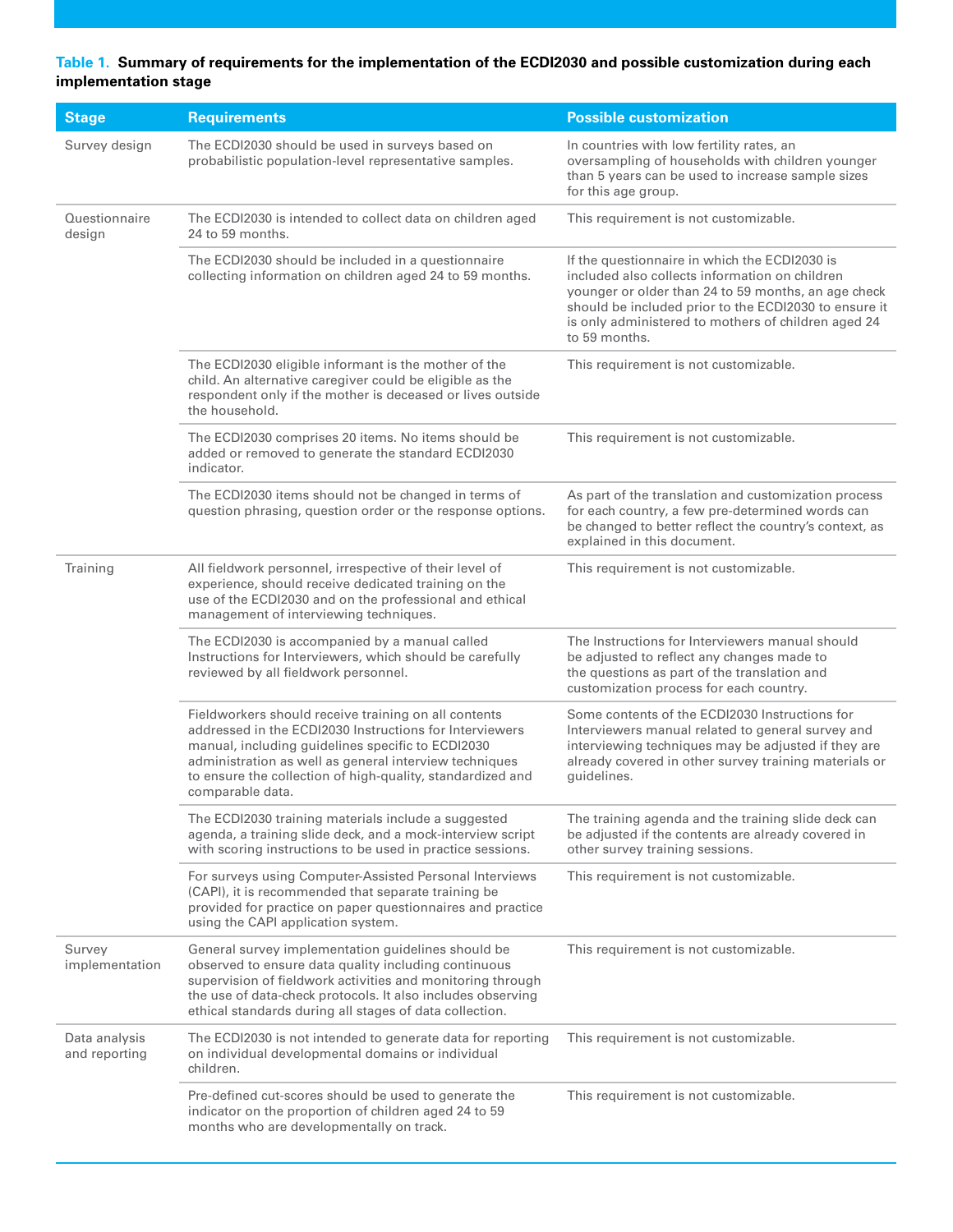## **Table 2. ECDI2030 item-by-item customization and translation recommendations**

| ECDI2030 item                                                                                                                                              | <b>Recommendations for customization or translation</b>                                                                                                                                                                                                                                                                                                                                                                                                                                                                                                                                                                                                                                                                                                                                                                                                                                                                                                                           |
|------------------------------------------------------------------------------------------------------------------------------------------------------------|-----------------------------------------------------------------------------------------------------------------------------------------------------------------------------------------------------------------------------------------------------------------------------------------------------------------------------------------------------------------------------------------------------------------------------------------------------------------------------------------------------------------------------------------------------------------------------------------------------------------------------------------------------------------------------------------------------------------------------------------------------------------------------------------------------------------------------------------------------------------------------------------------------------------------------------------------------------------------------------|
| ECD2. Can (name) jump up with both<br>feet leaving the ground?                                                                                             | It is important that the translation conveys clearly that both feet must leave the ground.                                                                                                                                                                                                                                                                                                                                                                                                                                                                                                                                                                                                                                                                                                                                                                                                                                                                                        |
| ECD3. Can (name) dress (him/herself),<br>that is, put on pants and a shirt without<br>help?                                                                | The item is meant to determine if children can put on at least two different items of clothing<br>that can easily be pulled on and off. As part of the customization process, the text in red<br>may be replaced by the names of similarly common items of clothing used in the country<br>context or setting. It is important that such items of clothing are as simple and easy for<br>young children to pull on and off as pants and shirts. For instance, the text in red should<br>not be replaced by items of clothing that have complex fastening devices such as clasps. If<br>the text in red is being customized and it is common for children to wear only one article of<br>clothing, then it would be sufficient to simply reference this article of clothing as opposed<br>to two different types of clothing. If the ECDI2030 is implemented at the national level, care<br>should be taken to identify items that are equally common across areas of the country. |
| ECD6. Can (name) speak using<br>sentences of 3 or more words that go<br>together, for example "I want water" or<br>"The house is big"?                     | It is important that the translation does not remove the phrase 'words that go together'. The<br>objective of this item is to determine if the child can form a simple sentence (of at least 3<br>words) that makes sense.                                                                                                                                                                                                                                                                                                                                                                                                                                                                                                                                                                                                                                                                                                                                                        |
|                                                                                                                                                            | If the examples do not translate well into 3-word sentences, these can be changed to fit the<br>objective of the item, which is to determine if children can say 3-word sentences. In other<br>words, if the examples given in English translate into sentences that are not 3 words, they<br>should be replaced by simple and common 3-word sentences in the translated language.                                                                                                                                                                                                                                                                                                                                                                                                                                                                                                                                                                                                |
| ECD7. Can (name) speak using<br>sentences of 5 or more words that go<br>together, for example "The house is<br>very big"?                                  | Similar to ECD6, if the examples do not translate well into 5-word sentences, these should<br>be changed to fit the objective of the item, which is to determine if children can say 5-word<br>sentences that make sense. In other words, if the examples given in English translate into<br>sentences that are not 5 words, they should be replaced by similarly simple and common<br>5-word sentences in the translated language.                                                                                                                                                                                                                                                                                                                                                                                                                                                                                                                                               |
| ECD9. If you show (name) an object<br>(he/she) knows well, such as a cup or<br>animal, can (he/she) consistently name<br>it?                               | Consistently implies that the child names objects in the same way, even with pronunciation<br>errors, or even if the child uses a nickname for the object. The item is not meant to<br>determine if children are saying words 'correctly', so the translation should retain the<br>specific meaning of 'consistently'.                                                                                                                                                                                                                                                                                                                                                                                                                                                                                                                                                                                                                                                            |
| By consistently we mean that (he/she)<br>uses the same word to refer to the same<br>object, even if the word used is not fully<br>correct.                 |                                                                                                                                                                                                                                                                                                                                                                                                                                                                                                                                                                                                                                                                                                                                                                                                                                                                                                                                                                                   |
| ECD10. Can (name) recognize at least 5<br>letters of the alphabet?                                                                                         | The text in red may be replaced if something other than letters are used in the local<br>alphabet (for example, characters in the Chinese language).                                                                                                                                                                                                                                                                                                                                                                                                                                                                                                                                                                                                                                                                                                                                                                                                                              |
|                                                                                                                                                            | The word 'recognize' should be translated into a similar word that conveys that the child<br>knows and can identify 5 letters. The question is not meant to determine if the child can read<br>words.                                                                                                                                                                                                                                                                                                                                                                                                                                                                                                                                                                                                                                                                                                                                                                             |
| <b>ECD13.</b> If you ask (name) to give you<br>3 objects, such as 3 stones or 3 beans,<br>does (he/she) give you the correct<br>amount?                    | This item is meant to determine if the child can provide the correct number of small<br>objects. As part of the customization process, the text in red may be replaced by the<br>name of a similarly common small object that is normally available to the child (such as a<br>chickpea or small fruit) and that is relevant in the country context or setting.                                                                                                                                                                                                                                                                                                                                                                                                                                                                                                                                                                                                                   |
| ECD15. Can (name) do an activity, such<br>as colouring or playing with building<br>blocks, without repeatedly asking for<br>help or giving up too quickly? | As part of the customization process, the text in red may be replaced if colouring or playing<br>with building blocks are not typical activities for children in the country context or setting.<br>The activities chosen can either be task-oriented (such as working on a puzzle or putting<br>away clothes) or can be creative in nature (such as drawing, painting, or playing pretend<br>games).                                                                                                                                                                                                                                                                                                                                                                                                                                                                                                                                                                             |
|                                                                                                                                                            | The translation should convey that the child does not give up after a very short amount of<br>time. Terms like 'too early' or 'too soon' should be avoided.                                                                                                                                                                                                                                                                                                                                                                                                                                                                                                                                                                                                                                                                                                                                                                                                                       |